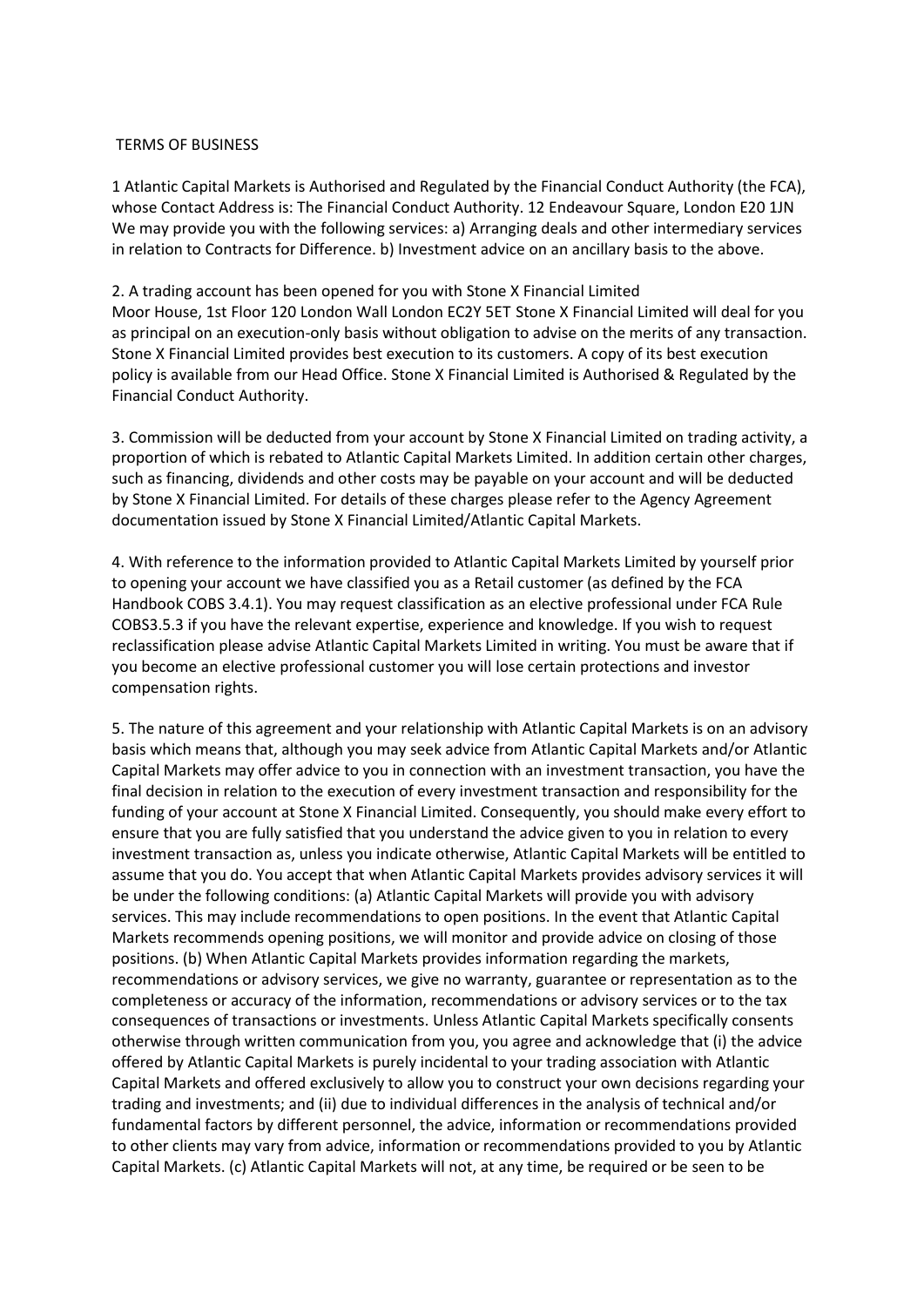required to offer tax advice to clients. Atlantic Capital Markets will not provide advice with regard to tax issues. Any tax treatment is dependent on the individual and liable to change. (d) We can accept instructions from you either in person, by letter, email, fax or telephone. These instructions will be acknowledged either in person, by letter, email, fax or telephone. Communications will be in English unless otherwise stated.

6. Published recommendations and research reports may be provided to you by Atlantic Capital Markets, as well as advertisements and other publications. When any document provided to you carries restrictions with regard to the individuals or category of individuals for whom such a document is intended or to whom it may be disseminated, you hereby concur that you shall not distribute such a document to any such individual or category of individuals. Atlantic Capital Markets may have acted upon the document or information contained within it before distribution of the material. No representations are made by Atlantic Capital Markets as to the time you receive information, recommendations or research reports and Atlantic Capital Markets makes no guarantees that such information, recommendations or research reports will be received by you at the same time as our other clients.

7. Your prior authorisation is required for all trading activity on your account. An Agency Agreement is required in order for us to transmit your instructions to Stone X Financial Limited. Notwithstanding any Terms in the Agency Agreement, Atlantic Capital Markets Limited has no authority or responsibility over your funds held at any time on account at Stone X Financial Limited. You are responsible for ensuring that your account is adequately funded at all times and Atlantic Capital Markets Limited cannot withdraw or deposit funds into/from your account.

8. You will receive trading confirmations and statements directly from Stone X Financial Limited.

9. Your money will be held on account by Stone X Financial Limited as notified by them to you.

10. We will act as your agent in relation to Stone X Financial Limited. Atlantic Capital Markets Limited and Stone X Financial Limited are separate companies and are not affiliated to each other in any way. Our advice and opinions are given without the consultation, knowledge or approval of Stone X Financial Limited.

11. We confirm that you have requested and authorised us to contact you at any time, whether by telephone, e mail or other means, concerning your account and that you have consented to our recording of telephone conversations between you and ourselves. You have also agreed that we may use the personal data supplied by you in order to provide services to you as detailed above.

12. Your attention is drawn to the Risk Warning notice contained in the Atlantic Capital Markets guide to contracts for difference and/or our website. You understand that Contracts for Difference are liable to sudden and large changes in value, and that you may lose more than you originally deposited as margin and that you may also have to pay more later. The value of Contracts for Difference denominated in a foreign currency may go up or down according to changes in exchange rates. Past performance is not a guide to future results.

13. We are covered by the Financial Services Compensation Scheme. In the event that we were to face liquidation and cannot meet our obligations, retail customers may be entitled to compensation from the scheme. Information regarding the conditions governing compensation and the formalities which must be completed to obtain compensation can be obtained on request.